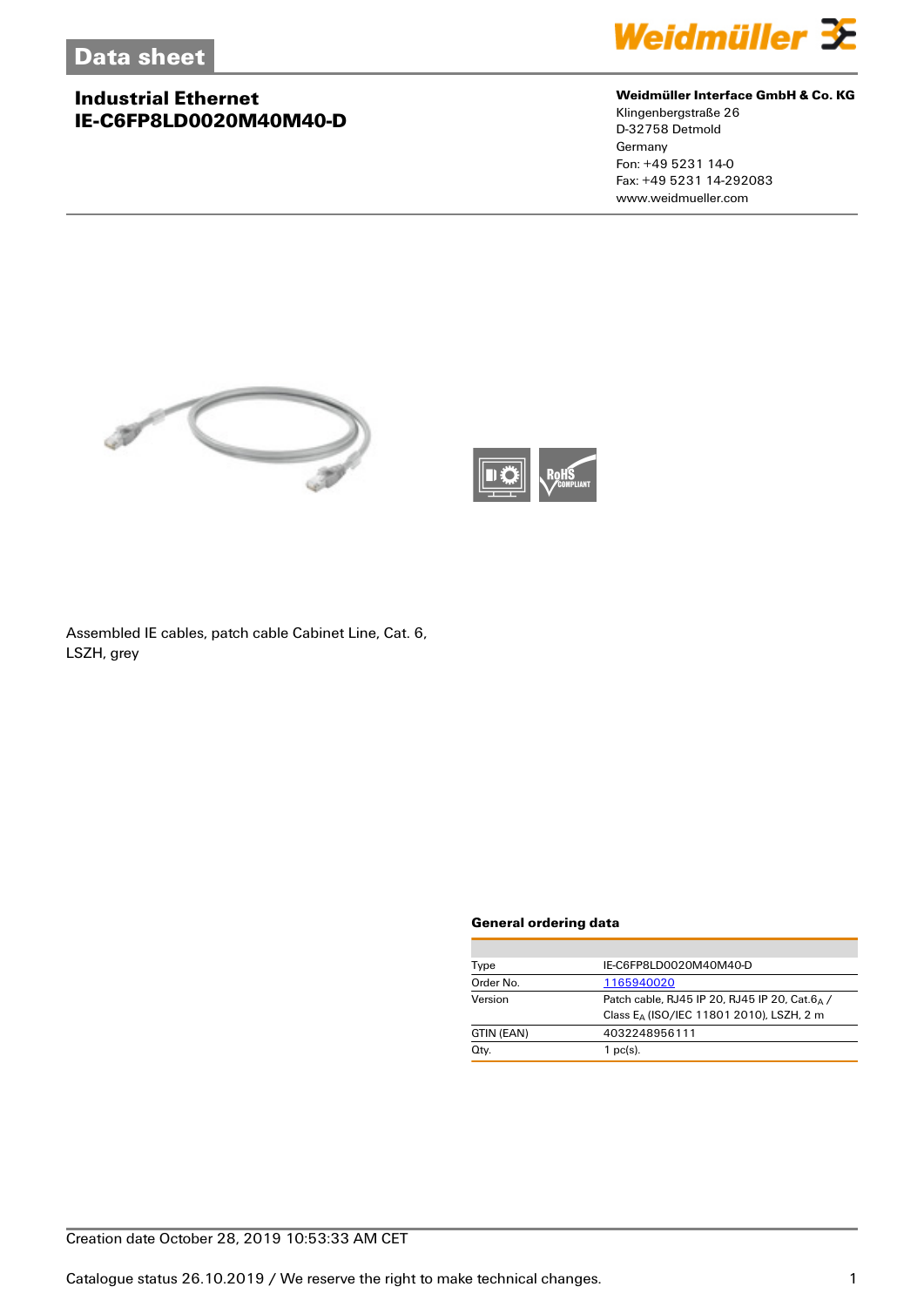## **Technical data**



### **Weidmüller Interface GmbH & Co. KG**

Klingenbergstraße 26 D-32758 Detmold Germany Fon: +49 5231 14-0 Fax: +49 5231 14-292083

| <b>Dimensions and weights</b>                          |                                                                             |                                       |                                                                  |
|--------------------------------------------------------|-----------------------------------------------------------------------------|---------------------------------------|------------------------------------------------------------------|
| Length                                                 | 2 <sub>m</sub>                                                              | Length (inches)                       | 0.079 inch                                                       |
| Net weight                                             | 89 g                                                                        | Insulation cross-section              | $1.04$ mm                                                        |
|                                                        |                                                                             |                                       |                                                                  |
| <b>Temperatures</b>                                    |                                                                             |                                       |                                                                  |
| Operating temperature, max.                            | 60 °C                                                                       | Operating temperature, min.           | -20 °C                                                           |
| Storage temperature, max.                              | 60 °C                                                                       | Storage temperature, min.             | $-20 °C$                                                         |
| Operating temperature                                  | -20 °C60 °C                                                                 | Storage temperature                   | -20 °C60 °C                                                      |
| Installation temperature                               | $0^{\circ}$ C50 $^{\circ}$ C                                                |                                       |                                                                  |
| <b>Environmental Product Compliance</b>                |                                                                             |                                       |                                                                  |
| <b>REACH SVHC</b>                                      | Lead 7439-92-1                                                              |                                       |                                                                  |
| <b>Electrical properties</b>                           |                                                                             |                                       |                                                                  |
|                                                        |                                                                             |                                       |                                                                  |
| Current-carrying capacity at 50 °C                     | 1 A                                                                         | Operating voltage                     | 48 V AC / DC                                                     |
| PoE / PoE+                                             | conforming to IEEE<br>802.3at                                               |                                       |                                                                  |
| <b>Standards</b>                                       |                                                                             |                                       |                                                                  |
|                                                        |                                                                             |                                       |                                                                  |
| Application-specific communication<br>cable facilities | ANSI / TIA / EIA-568-<br>B.2-10, ISO / IEC<br>11801:2002,<br>EN50173-1:2007 | <b>Connector standard</b>             | IEC 60603-7-51                                                   |
| Certificate no. (cULus)                                | E316369                                                                     |                                       |                                                                  |
| <b>Cable structure</b>                                 |                                                                             |                                       |                                                                  |
|                                                        |                                                                             |                                       |                                                                  |
| Copper diameter                                        | $0.43$ mm                                                                   | <b>Strands</b>                        | 7                                                                |
| Cross-section                                          | 4*2*AWG 27/7 - 4*2*0.1<br>mm <sup>2</sup>                                   | Insulation                            | PE                                                               |
| Insulation cross-section                               | $1.04$ mm                                                                   | Number of wires                       | 8                                                                |
| Arrangement of wire cores                              | <b>Twisted pair</b>                                                         | Colour sequence or wires - wire pairs | white - blue, white -<br>orange, white - green,<br>white - brown |
| Shielding                                              |                                                                             | Complete shielding                    | Shielding braid made from                                        |
|                                                        | S/FTP                                                                       |                                       | copper wiring                                                    |
| Overlap of shielding braid                             | 60 %                                                                        | <b>Material sheath</b>                | <b>LSZH</b>                                                      |
| Sheath diameter, min.                                  | 5.5 mm                                                                      | Sheath diameter, max.                 | 5.9 mm                                                           |
| <b>Electrical properties of cable</b>                  |                                                                             |                                       |                                                                  |
| Category                                               | Cat. $6_A$ / Class E <sub>A</sub> (ISO/IEC<br>11801 2010)                   | Operating voltage                     | 48 V AC / DC                                                     |
| Operating voltage (UL rating)                          | 30 V AC / 42.4 V DC                                                         | Test voltage: wire-wire-shield        | 750 V DC, 1 min                                                  |
| Characteristic impedance                               | $100 \pm 15 \Omega$ at 1-100<br><b>MHz</b>                                  | <b>Deviation</b>                      | 25 ns/100m                                                       |
| Resistance differential                                | 5 %                                                                         | Capacity at 1 kHz                     | 46 nF/km                                                         |
| Speed                                                  | 10 GBit/s                                                                   | Coupling resistance at 10 MHz         | $5 \text{ mA/m}$                                                 |
| Shield attenuation up to 1000 MHz                      | 60 dB                                                                       | Coupling attenuation up to 1000 MHz   | 80 dB                                                            |
| Separating class according to EN                       |                                                                             |                                       |                                                                  |

50174-2 d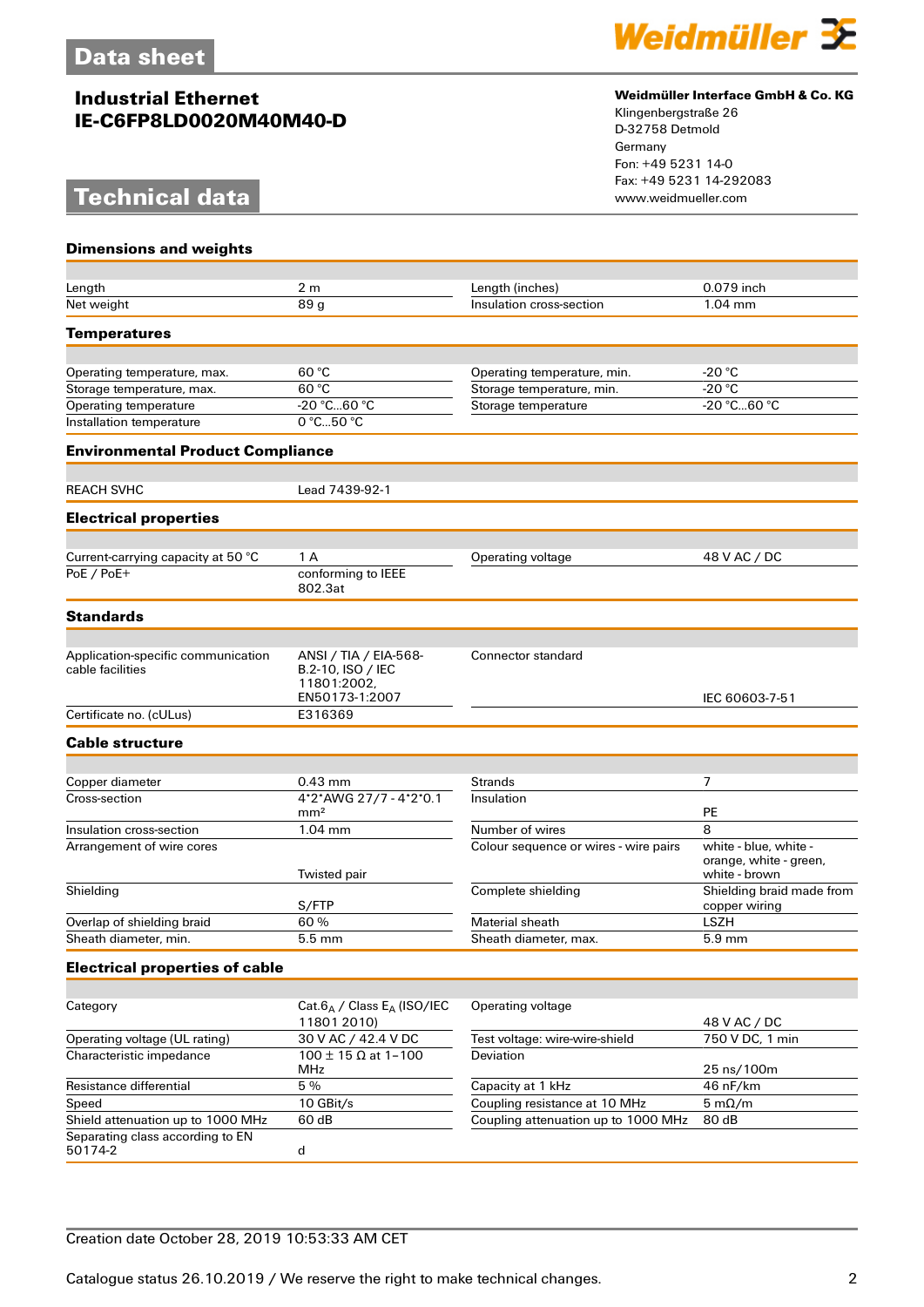**Mechanical and material properties of cable**

# **Technical data**



### **Weidmüller Interface GmbH & Co. KG**

Klingenbergstraße 26 D-32758 Detmold Germany Fon: +49 5231 14-0 Fax: +49 5231 14-292083

| Colour                                         | grey                                                                                    | Min. bending radius, once only | $25 \text{ mm}$                           |  |  |
|------------------------------------------------|-----------------------------------------------------------------------------------------|--------------------------------|-------------------------------------------|--|--|
| Min. bending radius, repetitive                | 50 mm                                                                                   | Speed                          | 10 GBit/s                                 |  |  |
| Resistance to spread of flame                  | in accordance with IEC<br>60332-1 / UL 1581 FT2                                         | Halogen                        | halogen-free, according to<br>IEC 60754-2 |  |  |
| Plug, right                                    |                                                                                         |                                |                                           |  |  |
| Contact surface                                | $Au \ge 0.8 \mu m$                                                                      |                                |                                           |  |  |
| plug                                           |                                                                                         |                                |                                           |  |  |
| Connector left                                 | RJ45 IP 20                                                                              | Connector right                | RJ45 IP 20                                |  |  |
| <b>Classifications</b>                         |                                                                                         |                                |                                           |  |  |
| <b>ETIM 6.0</b>                                | EC002599                                                                                | <b>ETIM 7.0</b>                | EC002599                                  |  |  |
| eClass 9.0                                     | 27-06-03-08                                                                             | eClass 9.1                     | 27-06-03-08                               |  |  |
| eClass 10.0                                    | 27-06-03-08                                                                             |                                |                                           |  |  |
| <b>Approvals</b>                               |                                                                                         |                                |                                           |  |  |
|                                                |                                                                                         |                                |                                           |  |  |
| Approvals                                      |                                                                                         |                                |                                           |  |  |
| <b>ROHS</b>                                    | Conform                                                                                 |                                |                                           |  |  |
| <b>Downloads</b>                               |                                                                                         |                                |                                           |  |  |
|                                                |                                                                                         |                                |                                           |  |  |
| Approval/Certificate/Document of<br>Conformity | <b>DUXR.E316369</b>                                                                     |                                |                                           |  |  |
| Brochure/Catalogue                             | <b>CAT 9 IETH 18/19 EN</b><br><b>FL FIELDWIRING EN</b><br><b>PI PROFINET CABLING EN</b> |                                |                                           |  |  |
| <b>Engineering Data</b>                        | <b>EPLAN, WSCAD, Zuken E3.S</b>                                                         |                                |                                           |  |  |
| <b>Engineering Data</b>                        | <b>STEP</b>                                                                             |                                |                                           |  |  |
| <b>Product Change Notification</b>             | PCN-PB47-20180213-00-A EN<br>PCN-PB47-20180213-00-A_DE                                  |                                |                                           |  |  |
| <b>User Documentation</b>                      | <b>MAN IE GUIDE DE</b><br><b>MAN IE GUIDE EN</b>                                        |                                |                                           |  |  |